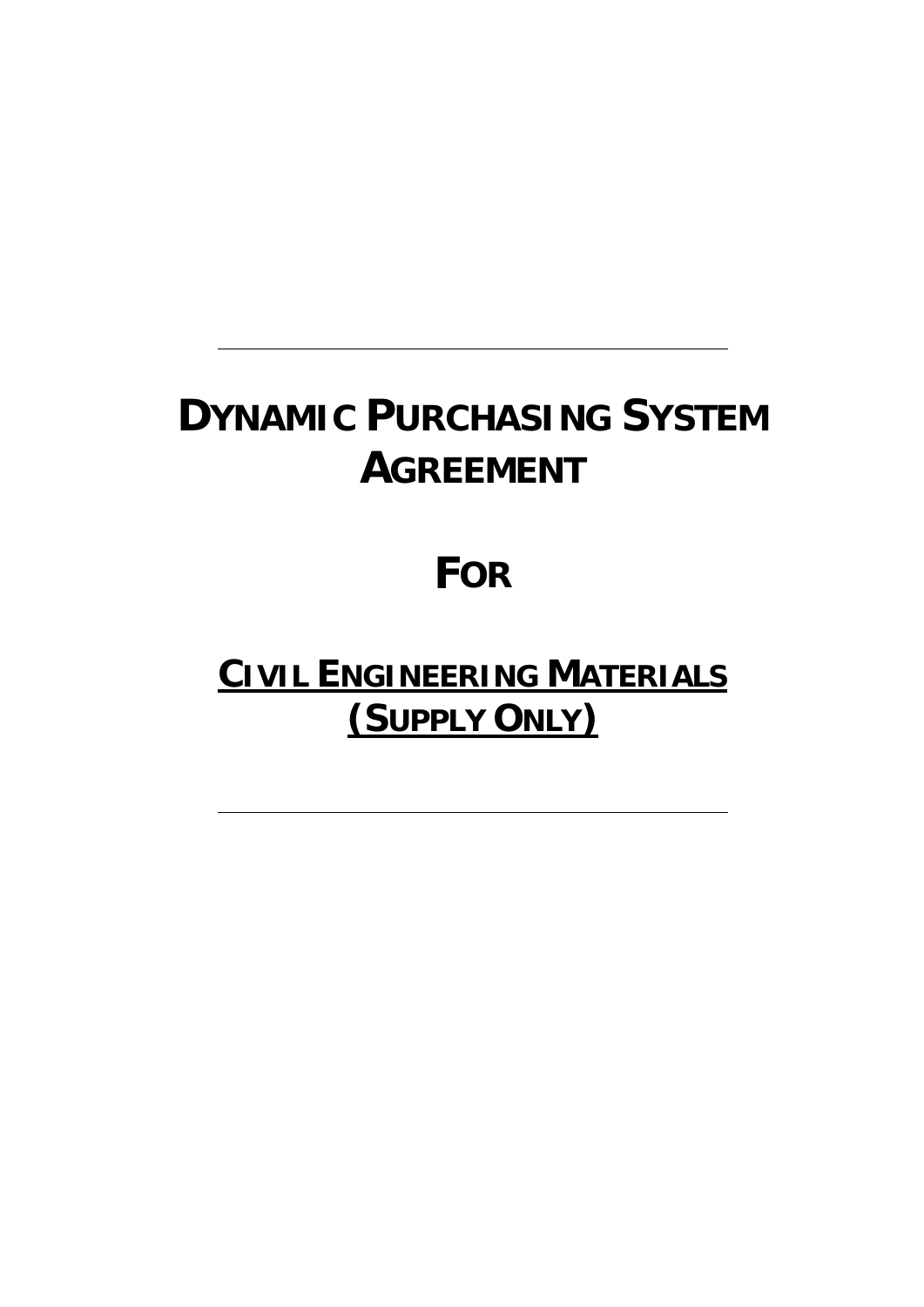# **TABLE OF CONTENTS**

| $\mathbf{1}$ . |      |                                                                     |  |  |
|----------------|------|---------------------------------------------------------------------|--|--|
|                | 1.1  |                                                                     |  |  |
|                | 1.2  |                                                                     |  |  |
|                | 1.3  |                                                                     |  |  |
|                | 1.4  |                                                                     |  |  |
|                | 1.5  |                                                                     |  |  |
| 2.             |      |                                                                     |  |  |
|                | 2.1  |                                                                     |  |  |
|                | 2.2  |                                                                     |  |  |
|                | 2.3  |                                                                     |  |  |
|                | 2.4  |                                                                     |  |  |
|                | 2.5  |                                                                     |  |  |
|                | 2.6  |                                                                     |  |  |
|                | 2.7  |                                                                     |  |  |
|                | 2.8  |                                                                     |  |  |
|                | 2.9  |                                                                     |  |  |
|                | 2.10 |                                                                     |  |  |
|                | 2.11 |                                                                     |  |  |
|                | 2.12 |                                                                     |  |  |
|                | 2.13 |                                                                     |  |  |
|                | 2.14 |                                                                     |  |  |
|                |      |                                                                     |  |  |
| 3.             |      |                                                                     |  |  |
|                | 3.1  |                                                                     |  |  |
|                | 3.2  |                                                                     |  |  |
| 4.             |      |                                                                     |  |  |
|                | 4.1  |                                                                     |  |  |
|                | 4.2  |                                                                     |  |  |
|                | 4.3  |                                                                     |  |  |
|                | 4.4  | Information/Documentation To Be Provided Prior To Contract Award 16 |  |  |
|                | 4.5  |                                                                     |  |  |
|                | 4.6  |                                                                     |  |  |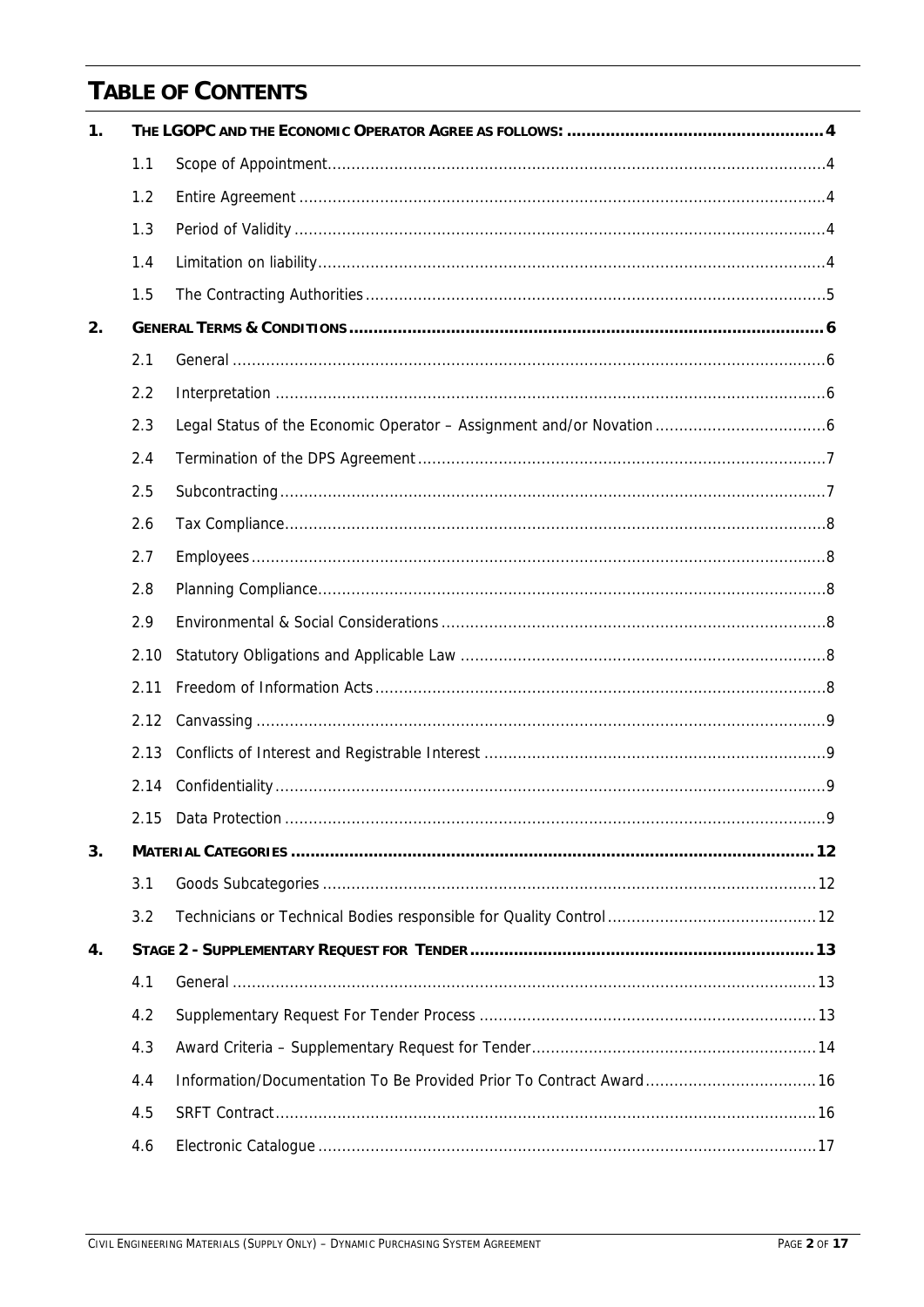# **THIS DYNAMIC PURCHASING SYSTEM AGREEMENT IS MADE BETWEEN:**

The Local Government Operational Procurement Centre (hereinafter referred to as the "LGOPC") (which expression shall, where the context so admits or requires, be deemed to include its successors and assigns) acting as a central purchasing body under the auspices of Kerry County Council with an address of Unit 9, Ground Floor, Building C, Reeks Gateway, Rock Road, Killarney, Co. Kerry, V93 KVK1 and an email address of eproc@kerrycoco.ie of the One Part

# **AND**

The "Economic Operator" (which expression shall, where the context so admits or requires, be deemed to include its successors and assigns) of the Other Part.

# **WHEREAS:**

- A. The LGOPC conducted a call for competition on www.etenders.gov.ie and in the Official Journal of the European Union inviting requests to participate in a Dynamic Purchasing System for the Supply of Civil Engineering Materials for the Public Service (hereinafter referred to as "the DPS") on behalf of the contracting authorities specified in Section 1.5 hereto (hereinafter referred to as "the Contracting Authorities").
- **B.** The Economic Operator submitted a request to participate in the DPS and, following an assessment by the LGOPC, the LGOPC wishes to admit the Economic Operator to the DPS.
- **C.** The Economic Operator has agreed to be admitted to the DPS on the terms set out in this DPS Agreement.
- **D.** The Economic Operator enters into this DPS Agreement and formally accepts its terms in the following manner:
	- The Economic Operator shall electronically accept this DPS Agreement through www.supplygov.ie (hereinafter referred to as "SupplyGov") by way of its personal SupplyGov account (the formal acceptance of the terms of this DPS Agreement through SupplyGov shall operate as if this DPS Agreement had been signed and/or sealed (and witnessed appropriately) by the parties and shall be construed accordingly for all legal purposes).
- **E.** The admittance by the LGOPC of the Economic Operator to the DPS, subsequent to the acceptance by the Economic Operator of the terms of this DPS Agreement, shall operate as the acceptance by the LGOPC of the terms of this DPS Agreement and this DPS Agreement shall take effect from such date.
- **F.** This DPS Agreement incorporates the DPS Agreement General Terms and Conditions specified in Part 2 hereto (hereinafter referred to as "the DPS Agreement General Terms and Conditions").
- **G.** Each obligation, warranty or representation of the Economic Operator under this DPS Agreement is undertaken and/or made for the benefit of both the LGOPC and the Contracting Authorities.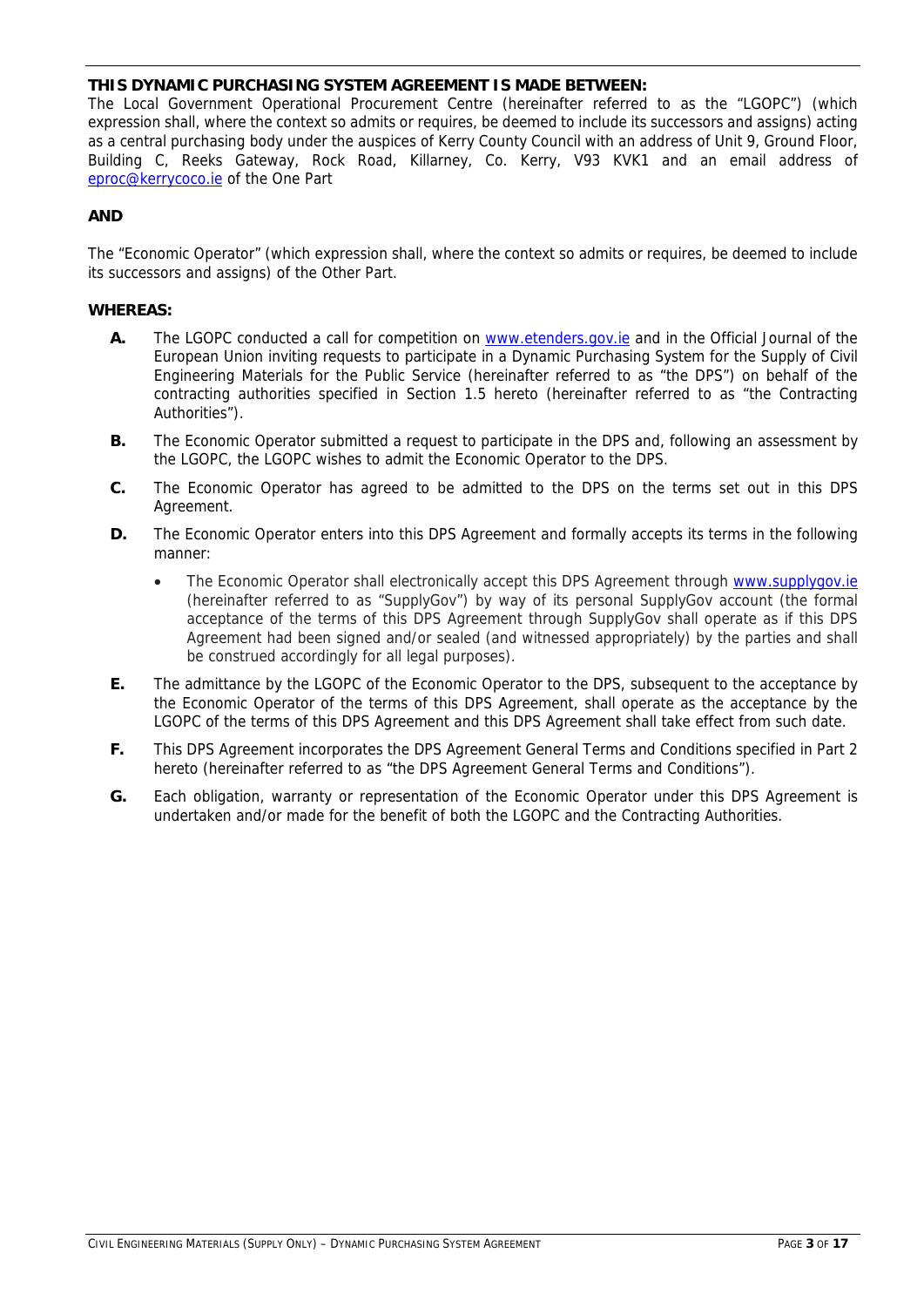# **1.0 THE LGOPC AND THE ECONOMIC OPERATOR AGREE AS FOLLOWS:**

#### **1.1 SCOPE OF APPOINTMENT**

- 1.1.1 This DPS Agreement governs the relationship between the LGOPC and the Economic Operator in respect of the terms and conditions applying to the participatrion of the Economic Operator in the DPS.
- 1.1.2 In consideration of the performance by the Economic Operator of its obligations under this DPS Agreement, the LGOPC appoints the Economic Operator to the DPS to provide the Goods to the Contracting Authorities when contracted to do so pursuant to the DPS.
- 1.1.3 The Contracting Authorities are entitled to use the DPS for the purpose of procuring Goods from Economic Operators who have been admitted to the DPS.
- 1.1.4 When a Contracting Authority wishes to acquire Goods pursuant to the DPS, it will do so by means of a Supplementary Request for Tender<sup>1</sup> only.
- 1.1.5 Notwithstanding the entitlement of the Contracting Authorities to utilise the DPS, neither the LGOPC nor the Contracting Authorities give any assurances as to their level of engagement or expenditure through the DPS and the Economic Operator hereby acknowledges that it has not entered into this DPS Agreement on the basis of any such expectation. This DPS Agreement does not constitute a commitment from the Contracting Authorities to award contracts under the DPS (hereinafter referred to as "SRFT Contract/s"2) to the Economic Operator and the Contracting Authorities reserve the right to engage in separate procurement processes with economic operators outside of the DPS should they consider it appropriate to do so.

# **1.2 ENTIRE AGREEMENT**

1.2.1 This DPS Agreement constitutes the entire agreement between the parties and contains all the terms which the parties have agreed with respect to its subject matter and shall prevail over and supersede all prior agreements, understandings, statements and communications between the Economic Operator, the LGOPC and the Contracting Authorities in relation to same. Without prejudice to the generality of the foregoing, this DPS Agreement shall apply to the exclusion of any terms and conditions which the Economic Operator may purport to apply.

#### **1.3 PERIOD OF VALIDITY**

- 1.3.1 The Period of Validity of the DPS shall be five years.
- 1.3.2 The LGOPC may, subject to compliance with the Regulations<sup>3</sup>, amend the Period of Validity. Any amendment to the Period of Validity shall not necessitate the re-execution or re-affirmation of this DPS Agreement by the parties which terms shall continue in force for the duration of any amended Period of Validity.

#### **1.4 LIMITATION ON LIABILITY**

1.4.1 Notwithstanding that the LGOPC is: (a) acting as a central purchasing body coordinating the establishment of the DPS; and (b) entering into this DPS Agreement with the Economic Operator, nothing within this DPS Agreement or the Tender Documents<sup>4</sup> shall operate to bind the LGOPC to (or make them a party to) the terms and obligations of an SRFT Contract and the Economic Operator hereby indemnifies and holds harmless the LGOPC from any losses, damages, costs or claims arising from: (a)

<sup>1</sup> Supplementary Request for Tender means a request for tender issued by a Contracting Authority to the economic operators admitted to the DPS via www.supplygov.ie (hereinafter referred to as "SupplyGov") for a Supplementary Request for Tender Contract (hereinafter referred to as an "SRFT Contract").

<sup>&</sup>lt;sup>2</sup> SRFT Contract means means a contract for the purchase and sale of Goods entered into between an economic operator and a Contracting Authority following a Supplementary Requests for Tender.

<sup>&</sup>lt;sup>3</sup> Regulations means the European Union (Award of Public Authority Contracts Regulations 2016 (S. I. No. 284 of 2016) (hereinafter referred to as "the Regulations")

<sup>4</sup> Tender Documents mean the Instructions Document, the DPS Agreement, the ESPD, the Online Envelope 1, the Financial Confirmatory Note and the SRFT Contract.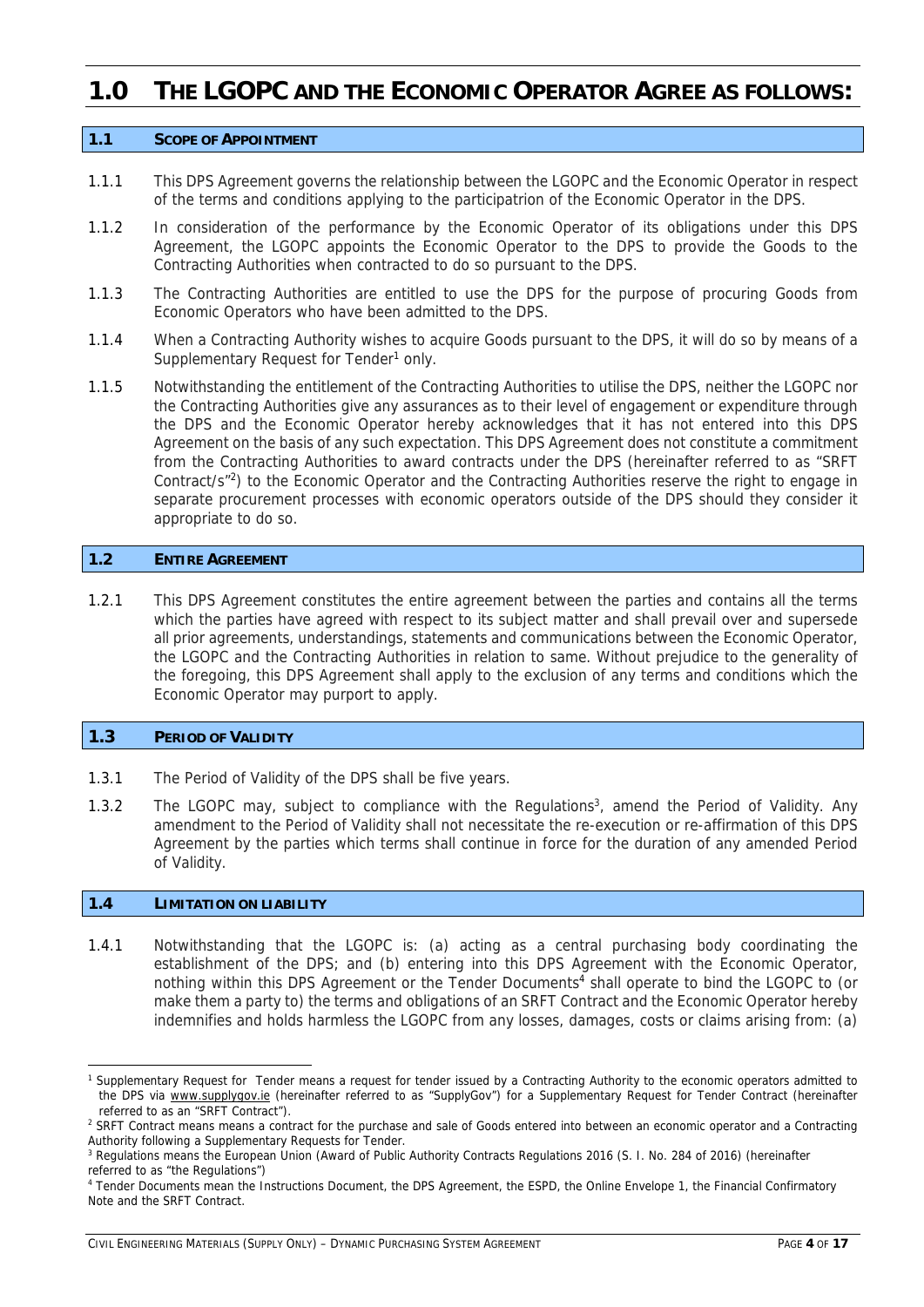the failure of the Economic Operator to secure an SRFT Contract ; and/or (b) any SRFT Contract entered into by the Economic Operator.

# **1.5 THE CONTRACTING AUTHORITIES**

- 1.5.1 The Contracting Authorities partaking in the DPS Agreement include:
	- Ministers of the Government of Ireland; Central Government Departments; offices and noncommercial agencies and organisations which have a formal reporting and legal relationship to Central Government Departments, including all local authorities in Ireland (as defined in the Local Government Act 2014), (themselves including regional assemblies, local enterprise boards and library bodies), and those approved housing bodies which also constitute "bodies governed by public law" within the meaning of Regulation 2 of the Regulations listed on the Register of Approved Housing Bodies maintained by the Department of Housing, Planning, Community and Local Environment currently approved under section 6 of the Housing Act 1992;
	- Contracting authorities in the Irish health sector including but not limited to the Health Service Executive (HSE); the Health Information and Quality Authority (HIQA) and HSE funded Agencies delivering health & personal social services funded by more than 50% from Exchequer funds;
	- Contracting authorities which are Third Level Educational Institutions (including universities, institutes of technology and members of the Education Procurement Service);
	- Contracting authorities which are Education and Training Boards (ETBs) and ETB schools, and primary, post-primary, special and secondary schools as well as ETBs acting on behalf of schools;
	- An Garda Síochana (Police);
	- The Irish Prison Service;
	- The Defence Forces
	- The Housing Agency.
	- Such other contracting authorities as may be notified to the Economic Operator from time to time.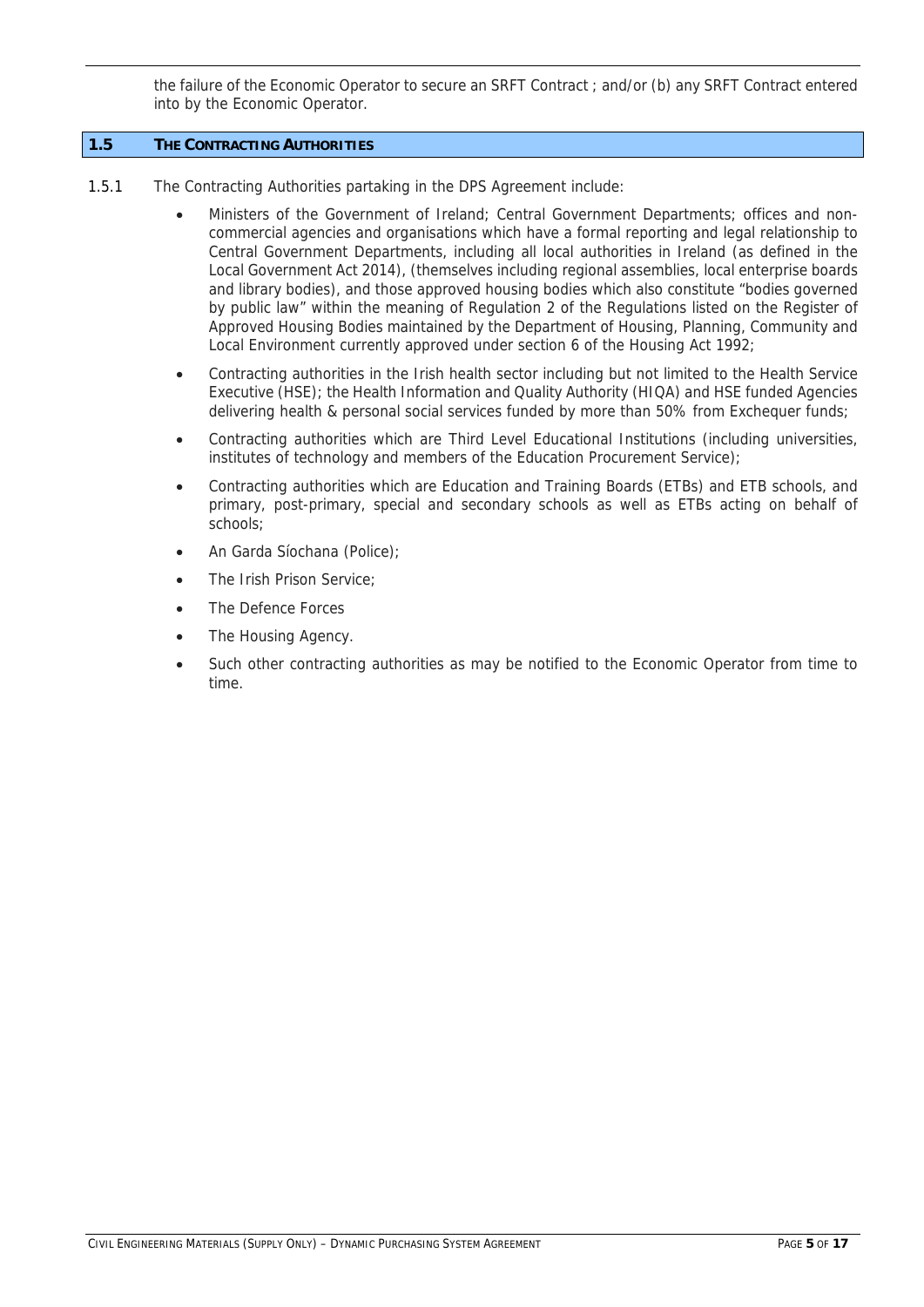# **2.0 GENERAL TERMS & CONDITIONS**

# **2.1 GENERAL**

2.1.1 The LGOPC is not bound by any anomalies, errors or omissions in the Tender Documents. The Economic Operator shall immediately notify the LGOPC if it becomes aware of any ambiguities, anomalies, errors or omissions in the Tender Documents and the LGOPC shall, upon receipt of such notification, notify all economic operators of its ruling in respect of same. Such ruling shall be issued in writing and may, at the LGOPC'S discretion, form part of this DPS Agreement.

# **2.2 INTERPRETATION**

- 2.2.1 If any term or provision in this DPS Agreement is held to be illegal or unenforceable, in whole or in part, such term or provision shall be deemed not to form part of this DPS Agreement and the enforceability of the remainder of this DPS Agreement shall not be affected.
- 2.2.2 Words importing the singular shall, where the context so requires, include the plural and vice versa.
- 2.2.3 Words of the masculine gender include the feminine and neuter genders and words denoting natural persons include where the context so requires corporations and firms and all such words shall, where appropriate, be construed interchangeably in that manner.
- 2.2.4 The headings and captions in this DPS Agreement are inserted for convenience of reference only and shall not be considered as part of or affect the construction or interpretation of this DPS Agreement.
- 2.2.5 Reference to a Statute or Act or a provision of a Statute or Act shall include any Statute or Act or provision of a Statute or Act amending, consolidating or replacing it for the time being in force.
- 2.2.6 Words denoting an obligation on a party to do any act, matter or thing shall include an obligation to procure that it be done and words placing a party under a restriction includes an obligation not to permit or allow infringement of the restriction.
- 2.2.7 The terms of this DPS Agreement shall be construed without regard to the rule of construction known as "eiusdem generis".
- 2.2.8 If any ambiguity or question of intent or interpretation arises, this DPS Agreement shall be construed as if drafted jointly by the Economic Operator and the LGOPC and no presumption or burden of proof shall arise favouring or disfavouring either party by virtue of the authorship of any of the provisions of this DPS Agreement.

#### **2.3 LEGAL STATUS OF THE ECONOMIC OPERATOR – ASSIGNMENT AND/OR NOVATION**

- 2.3.1 This DPS Agreement may be assigned or novated by the Economic Operator, subject to the granting of formal written consent to such assignment or novation by the LGOPC, to the legal successor of the Economic Operator where:
	- (i) the specific change was provided for in the procurement process for the award of this DPS Agreement; or
	- (ii) the change is as a result of corporate restructuring in a manner permitted under Regulation 72 of the Regulations.
- 2.3.2 The LGOPC may, prior to granting consent to such assignment or novation, require compliance by the succeeding economic operator with such conditions the LGOPC deems necessary including, but not limited to, requiring evidence that:
	- (a) the succeeding economic operator fulfils the qualifying criteria initially established;
	- (b) the succeeding economic operator possesses the capability (technical or otherwise), resources and skills in respect of satisfying the requirements of this DPS Agreement and;
	- (c) a formal change in legal status or corporate restructuring as permitted under sub-paragraphs 2.3.1 (i) and (ii) herein has been lawfully undertaken.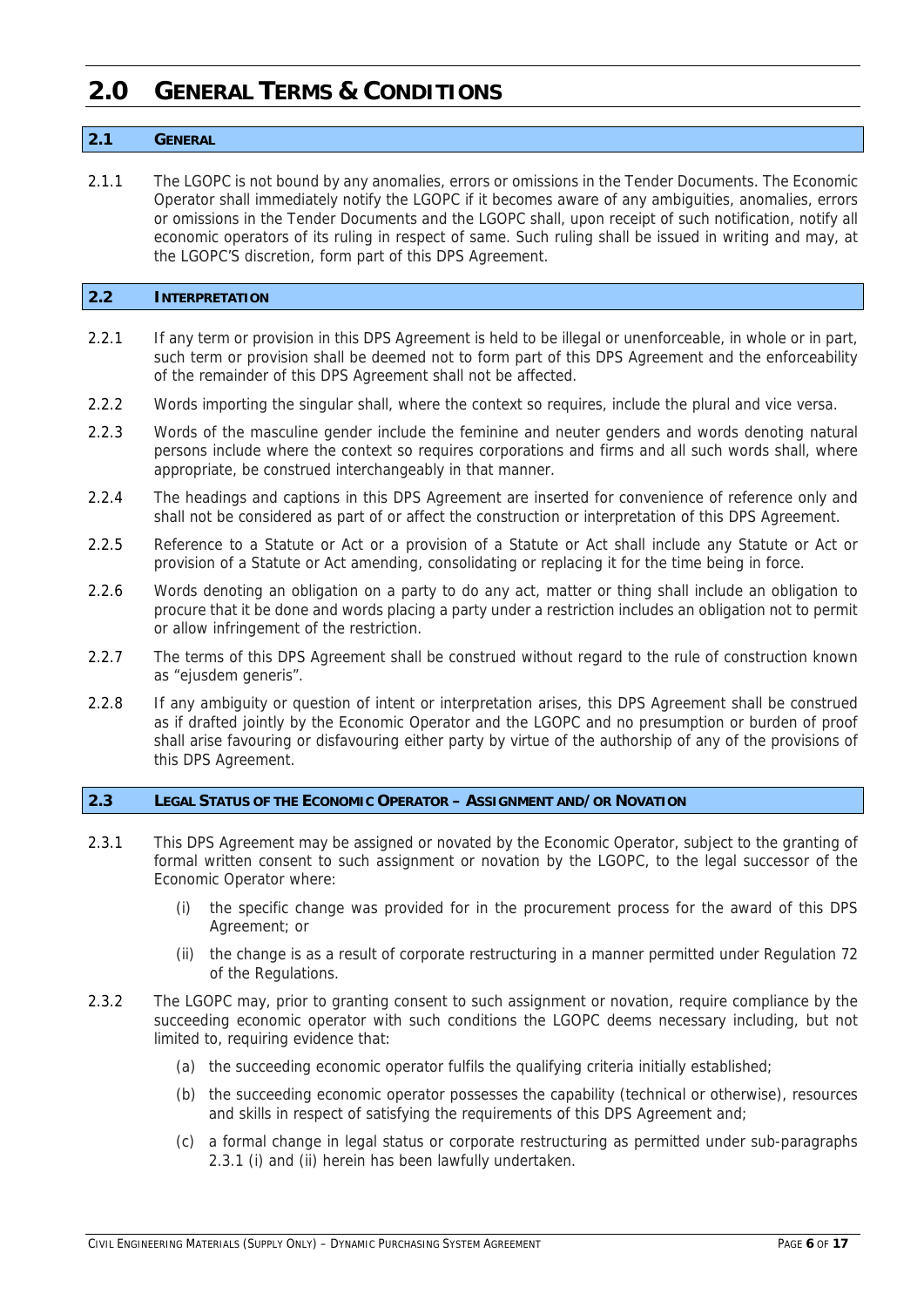- 2.3.3 The terms of this DPS Agreement shall govern any succeeding economic operator and the LGOPC may, at its discretion, direct the Economic Operator and the succeeding economic operator to execute a formal Deed of Assignment/Novation.
- 2.3.4 The LGOPC reserves the right to assign, novate or transfer this DPS Agreement to a third party without the consent of the Economic Operator.
- 2.3.5 Without prejudice to such additional circumstances where assignment is permissible under subparagraphs 2.3.1 (i) and (ii) herein, assignment to the legal successor of the Economic Operator (subject to the granting of formal written consent to such assignment by the LGOPC) is permissible in the following circumstances:

Change of the Economic Operator's legal status from:

- (a) sole trader to corporation where general ownership and personnel remain the same;
- (b) corporation to sole trader where general ownership and personnel remain the same;
- (c) sole trader to partnership where general ownership and personnel remain the same;
- (d) partnership to sole trader where general ownership and personnel remain the same;
- (e) corporation to partnership where general ownership and personnel remain the same;
- (f) partnership to corporation where general ownership and personnel remain the same;
- (g) sole trader to other related sole trader (for example, business transfer from father to son); or
- (h) Change of the Economic Operator's business name.

# **2.4 TERMINATION OF THE DPS AGREEMENT**

- 2.4.1 The LGOPC may, by written notice, terminate this DPS Agreement (without recompense to the Economic Operator) thus ending the participation of the Economic Operator in the DPS, in the following circumstances:
	- if the Economic Operator breaches the terms of this DPS Agreement; or
	- if the Economic Operator is sourcing Goods from quarries which are not in compliance (or not shown to be in compliance) with the Planning Acts<sup>5</sup>; or
	- if the provisions of Regulation 73 of the Regulations apply; or
	- if the Economic Operator falls within a relevant exclusion ground under Regulation 57 of the Regulations; or
	- if the Economic Operator fails to provide the requisite evidence of compliance with the declarations submitted in its ESPD following a request from the LGOPC and/or a Contracting Authority; or
	- if the Economic Operator fails to provide, to the LGOPC or the Contracting Authorities, renewed and updated self-declarations in accordance with Regulation 34 (24) of the Regulations; or
	- if any statement made by the Economic Operator in connection with the procedure by which this DPS Agreement was entered into was: (a) untrue when made or subsequently ceases to be true; or (b) was materially incorrect, inaccurate or misleading (whether intentionally so or not).
- 2.4.2 The LGOPC, acting in its sole discretion, may, by giving written notice, collapse the DPS and therefore end the DPS Agreements with all economic operators appointed thereto, without recompense to any economic operator, at any time during the Period of Validity.

# **2.5 SUBCONTRACTING**

2.5.1 When responding to a Supplementary Request for Tender where subcontractor(s) are proposed for completion of an SRFT Contract, the Economic Operator shall provide to the Contracting Authority (if requested): (a) the relevant details of the subcontractor(s); (b) an ESPD for the subcontractor(s); (c)

<sup>&</sup>lt;sup>5</sup> The Planning Acts means such legislation and regulations enacted from time to regulate planning including, but not limited to, the Local Government (Planning and Development) Act, 1963 and the Planning and Development Acts 2000 to 2019 (as amended).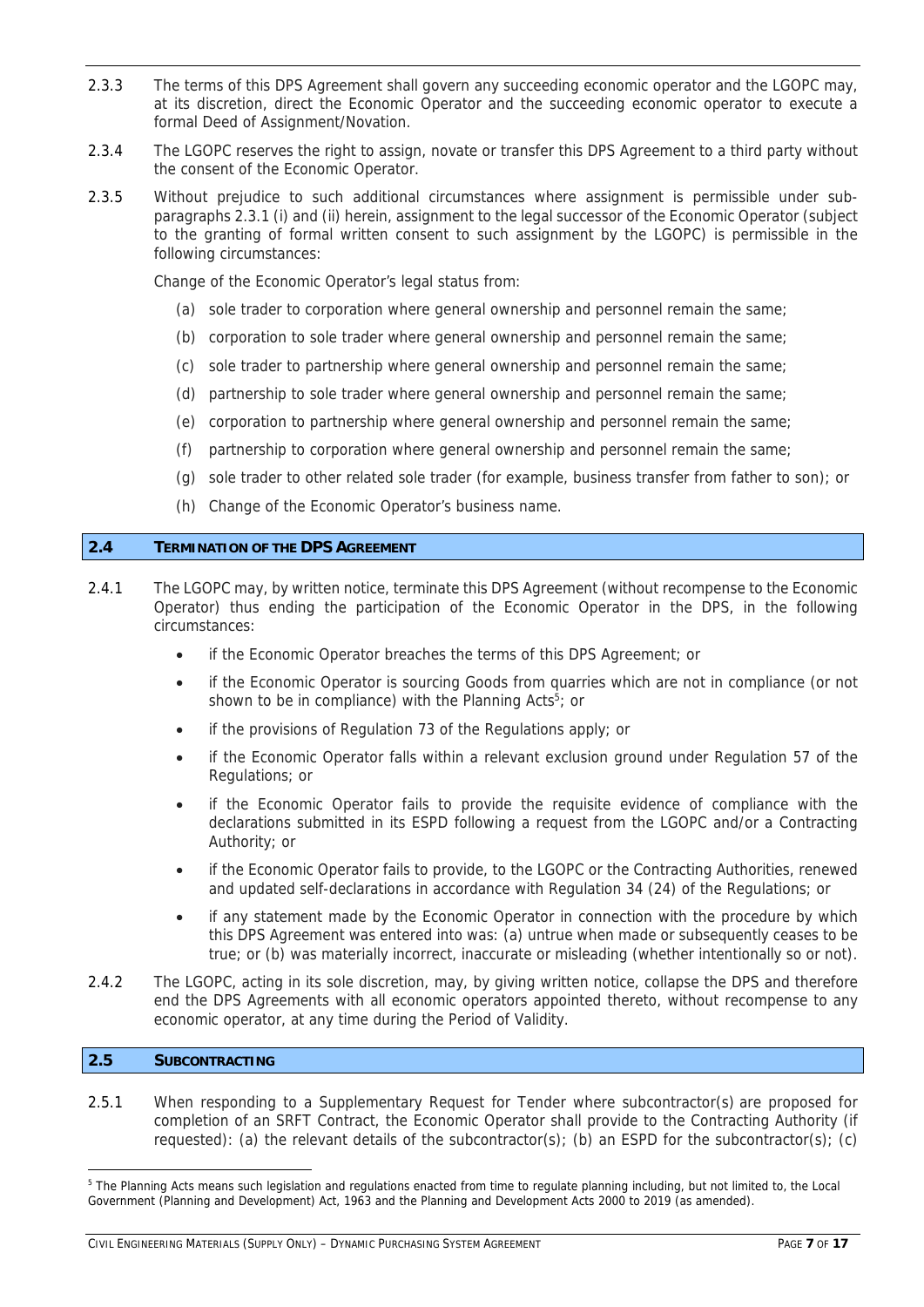evidence of the qualifications and experience of the subcontractor(s); and (d) such other information and documentation in relation to the subcontractor(s) as may be reasonably required by the Contracting Authority.

# **2.6 TAX COMPLIANCE**

- 2.6.1 All payments under an SRFT Contract are conditional upon the Economic Operator (and its subcontractor(s) where appropriate) being tax compliant.
- 2.6.2 The Economic Operator (and its subcontractor(s) where appropriate) must comply with the following:
	- (a) at a minimum, the terms of the Department of Finance Circulars 43/2006 and 44/2006: Tax Clearance Procedures Public Sector Contracts (as may be amended, updated or re-published by the relevant body from time to time and as then apply at the time of the SRFT Contract) and;
	- (b) such other requirements and directions that an individual Contracting Authority may impose in order to satisfy itself that the Economic Operator (and its subcontractor(s) where appropriate) is tax compliant.

#### **2.7 EMPLOYEES**

2.7.1 The Economic Operator (and its subcontractor(s) where appropriate) must comply with all legal requirements in relation to PAYE and PRSI and must ensure that the rates of pay and conditions of employment, including pension contributions: (a) comply with all applicable laws; and (b) are at least as favourable as those for the relevant category of worker in any sectoral employment orders, employment regulation orders or registered employment agreements.

#### **2.8 PLANNING COMPLIANCE**

- 2.8.1 If the Economic Operator is sourcing Goods from quarries, such quarries must be operating in compliance with the Planning Acts.
- 2.8.2 The Contracting Authority may seek from the Economic Operator, such information and documentary evidence as it deems reasonably necessary to ensure any quarry source is operating in compliance with the Planning Acts and such information and documentary evidence may be verified by the relevant Planning Authority.

#### **2.9 ENVIRONMENTAL & SOCIAL CONSIDERATIONS**

- 2.9.1 In the performance of an SRFT Contract, the Economic Operator and its subcontractors (if applicable) shall comply with all applicable obligations in the field of environmental, social and labour law that apply at the place where the goods are provided, that have been established by EU law, national law, collective agreements or by international, environmental, social and labour law listed in Schedule 7 of the Regulations.
- 2.9.2 This DPS facilitates the inclusion of environmental and social considerations and labour law in the Award Criteria published at Supplementary Request for Tender stage as set out in Section 4 hereunder.

#### **2.10 STATUTORY OBLIGATIONS AND APPLICABLE LAW**

2.10.1 This DPS Agreement shall be governed by and construed in accordance with the laws of Ireland and the courts of Ireland shall have exclusive jurisdiction to hear and determine any disputes arising out of or in connection with same.

#### **2.11 FREEDOM OF INFORMATION ACTS**

2.11.1 The LGOPC and the Contracting Authorities are subject to the Freedom of Information Act, 2014 and the Economic Operator acknowledges that information provided in response to a Supplementary Request for Tender may be considered confidential or commercially sensitive. The Economic Operator should consider if any information supplied by it in response to a Supplementary Request for Tender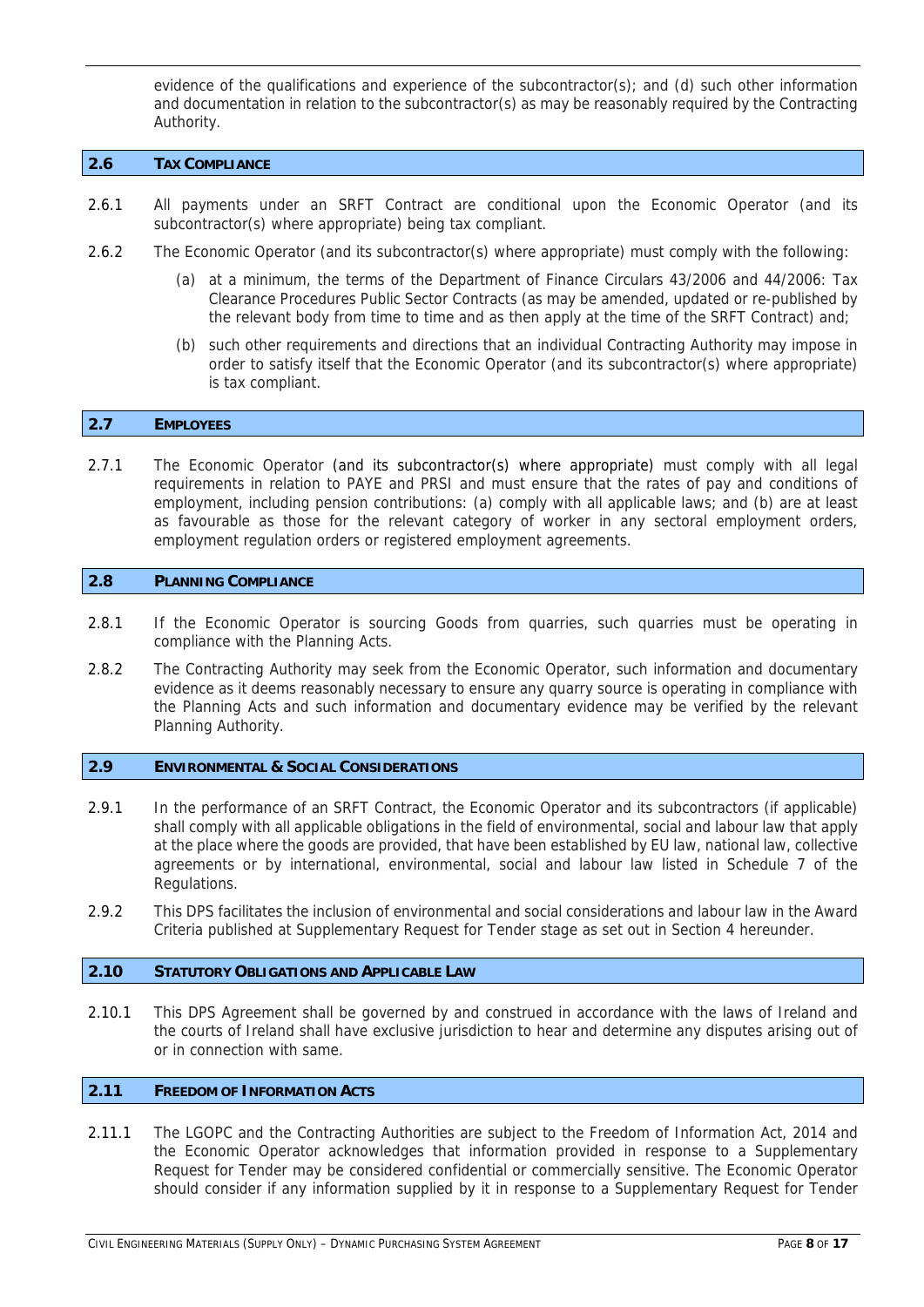should not be disclosed because it is commercially sensitive or confidential and if this is the case, the Economic Operator should, when providing the information, identify same and specify the reasons for its commercial sensitivity or confidentiality. The LGOPC and the Contracting Authorities shall have regard to such statement but shall not be bound by it. If the Contracting Authority and/or the LGOPC, in their discretion, are satisfied that the information should be properly regarded as being confidential or commercially sensitive, the information shall be kept confidential subject to the LGOPC's and/or the Contracting Authority's obligations under public procurement and freedom of information laws.

#### **2.12 CANVASSING**

- 2.12.1 Canvassing or any effort by the Economic Operator to influence the personnel and/or agents of the LGOPC and/or the Contracting Authorities in relation to the DPS or a Supplementary Request for Tender may result in: (a) the disqualification of the Economic Operator by the LGOPC from the DPS; and/or (b) the disqualification of the Economic Operator by the Contracting Authority from the Supplementary Request for Tender.
- 2.12.2 Where the Economic Operator has an existing relationship with personnel and/or agents of the LGOPC and/or the Contracting Authorities, it is advised that any discussions, correspondence or other communications with regards to the DPS and/or its Supplementary Requests for Tenders may be treated as canvassing.
- 2.12.3 In accordance with the Ethics in Public Office Act 1995 (as amended), any money, gifts or other consideration furnished by an economic operator seeking to obtain an SRFT Contract or otherwise influence the DPS will be deemed to have been paid or given corruptly unless the contrary is proved.

#### **2.13 CONFLICTS OF INTEREST AND REGISTRABLE INTEREST**

- 2.13.1 Any actual or potential conflict of interest involving the Economic Operator and a Contracting Authority and/or the LGOPC must be disclosed by the Economic Operator as soon as it becomes apparent.
- 2.13.2 The LGOPC and/or the Contracting Authorities may investigate potential conflicts of interest with the Economic Operator where it deems it necessary for the proper and transparent administration of the DPS.
- 2.13.3 Where the LGOPC and/or the Contracting Authority determines a material conflict of interest arises it may, at its sole discretion, permit the situation to continue subject to the Economic Operator's satisfactory compliance with safeguards specified by the LGOPC and/or the Contracting Authority.
- 2.13.4 Where the LGOPC and/or the Contracting Authority determines a material conflict of interest arises and same can only be remedied by the exclusion of the Economic Operator from a Supplementary Request for Tender and/or an SRFT Contract, the LGOPC and/or the Contracting Authority shall exclude the Economic Operator from same.
- 2.13.5 Any registrable interest (having the meaning prescribed by the Ethics in Public Office Act, 1995) involving the Economic Operator and the LGOPC and/or a Contracting Authority, must be fully disclosed to the LGOPC and/or the Contracting Authority immediately upon such information becoming known to the Economic Operator.

#### **2.14 CONFIDENTIALITY**

2.14.1 All documents and information in relation to the DPS and its application process provided to the Economic Operator by the LGOPC shall be treated as strictly confidential by the Economic Operator.

# **2.15 DATA PROTECTION**

2.15.1 In this clause, "Data Protection Laws" means: (a) the Irish Data Protection Acts 1988 to 2018; (b) the General Data Protection Regulation (EU) 2016/679 ("GDPR"); and (c) any other applicable law or regulation relating to the processing of personal data and to privacy including (but not limited to) the E-Privacy Directive and the European Communities (Electronic Communications Networks and Services) (Privacy and Electronic Communications) Regulations 2011 ("E-Privacy Regulations") (as may be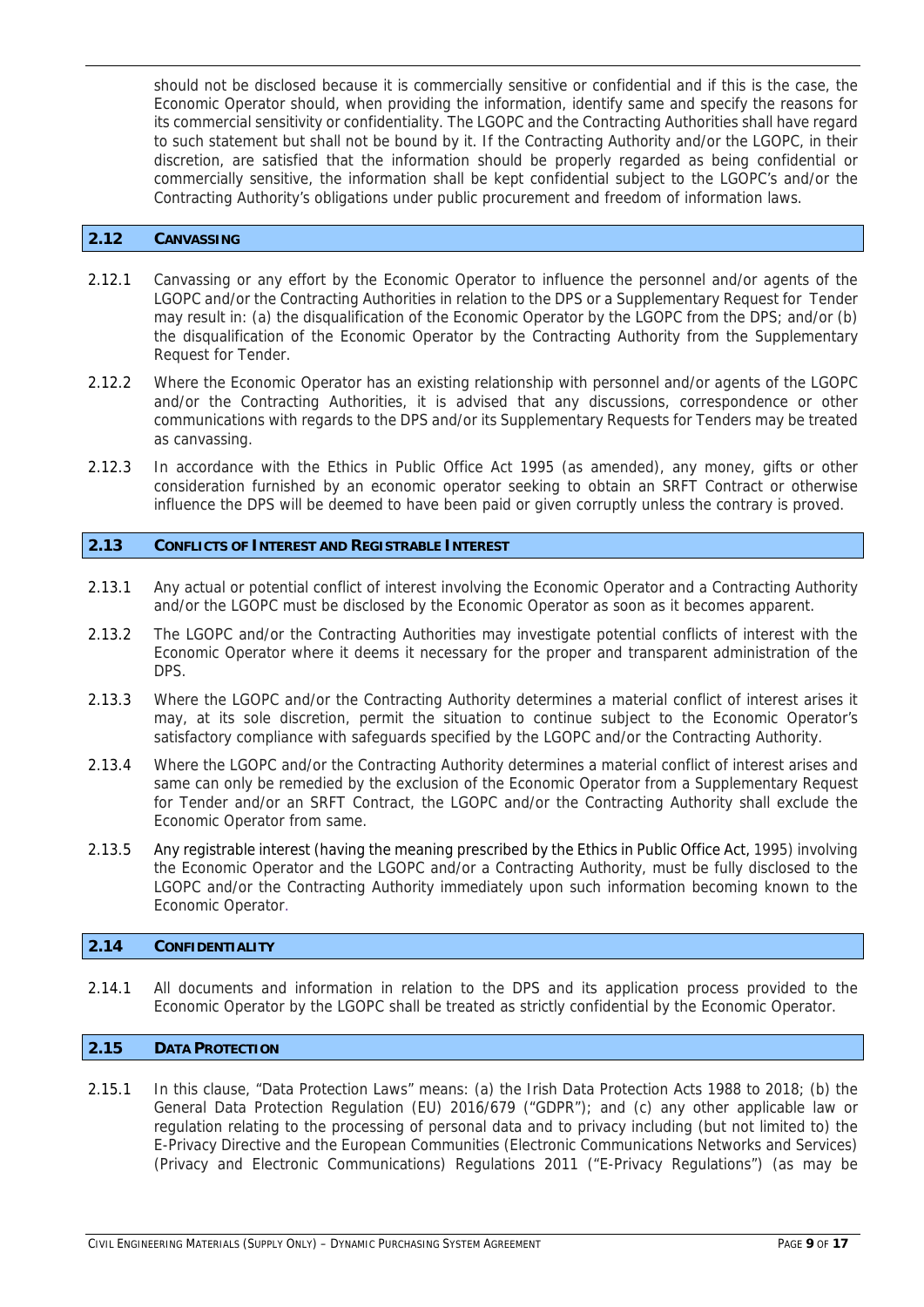amended, updated or re-published by the relevant body from time to time and as then apply at the time of an SRFT Contract).

- 2.15.2 The Contracting Authorities and the LGOPC will each be an Independent Data Controller (where Data Controller has the meaning given under the Data Protection Laws) in respect of any Personal Data (where Personal Data has the meaning given under the Data Protection Laws) required to be provided by the Economic Operator in response to this DPS Agreement and any Supplementary Request for Tender.
- 2.15.3 The Economic Operator, as Data Controller in respect of any Personal Data provided by it, in its application to the DPS and in response to an Supplementary Request for Tender, is required to confirm that all Data Subjects (where Data Subject has the meaning given under the Data Protection Laws) whose Personal Data is provided by the Economic Operator have consented to the processing of such Personal Data by the Economic Operator, the LGOPC, the Contracting Authorities, the evaluation teams and the operator of www.supplygov.ie (hereinafter referred to as "SupplyGov") for the purpose of the participation of the Economic Operator in the DPS and/or Supplementary Request for Tender or that the Economic Operator otherwise has a legal basis for providing such Personal Data to the foregoing for the purpose of its participation in the DPS.
- 2.15.4 The Contracting Authorities and the LGOPC, each as an independent Data Controller, may process the Personal Data as follows:
	- by the Contracting Authorities disclosing data (including Personal Data of the Economic Operator and/or their employees or other related third-party agents such as those persons' names, contact details, work experience etc.) to the LGOPC.
- 2.15.5 The Contracting Authorities, as an independent Data Controller, may share the Personal Data as follows:
	- share such Personal Data with other bodies within the public and/or semi-state sectors that use the SupplyGov service as required by this DPS Agreement. The list of such public and/or/semi-State bodies is maintained on SupplyGov and is updated from time to time. In addition, such Personal Data may be shared with the Office of Government Procurement, the Local Government Management Agency and with other bodies as required under law.
- 2.15.6 The Contracting Authorities and the LGOPC shall enter into a Data Sharing Agreement, which shall govern the sharing of the Personal Data between them and their respective rights, obligations and liability in relation to this.
- 2.15.7 The Economic Operator shall be individually responsible, as an independent Data Controller, for its own processing of the Personal Data and must fully comply with its obligations as a Data Controller under the Data Protection Laws in this regard.
- 2.15.8 Neither the Economic Operator nor the LGOPC shall be construed as a Data Processor (where Data Processor has the meaning given under the Data Protection Laws) in relation to the other, unless the conditions for processing of the Personal Data change so that one party processes Personal Data on behalf of and on the instructions of the other party.
- 2.15.9 The Economic Operator and the LGOPC shall not be construed as Joint Data Controllers (where Joint Data Controllers has the meaning given under the Data Protection Laws) unless the conditions for processing of the Personal Data change such that the parties in conjunction with one another jointly, in a collaborative fashion, determine the purposes and means of processing the Personal Data.
- 2.15.10 The Economic Operator will inform the LGOPC as soon as possible of any requests from Data Subjects regarding rectification or erasure of Personal Data included in a tender, or restriction of or objection to the processing of such Personal Data for the purposes set out herein. The Economic Operator shall, to the extent that such a request affects the processing of such Personal Data by the LGOPC, provide reasonable assistance to the LGOPC and or the Contracting Authorities to enable compliance with the Data Protection Laws. Notwithstanding the foregoing, the Economic Operator shall remain responsible itself for dealing with requests from Data Subjects in respect of Personal Data, to the extent that such requests are directed by the Data Subject to the Economic Operator (or any of its agents, employees or sub-contractors).
- 2.15.11 The Economic Operator shall notify the LGOPC immediately if the Economic Operator becomes aware of, or suspects: (i) any breach of this section; or (ii) a Personal Data breach which is likely to affect or invoke the LGOPC's obligations under the Data Protection Laws; or (iii) any situation or envisaged development that shall in any way influence, change or limit the processing of the Personal Data included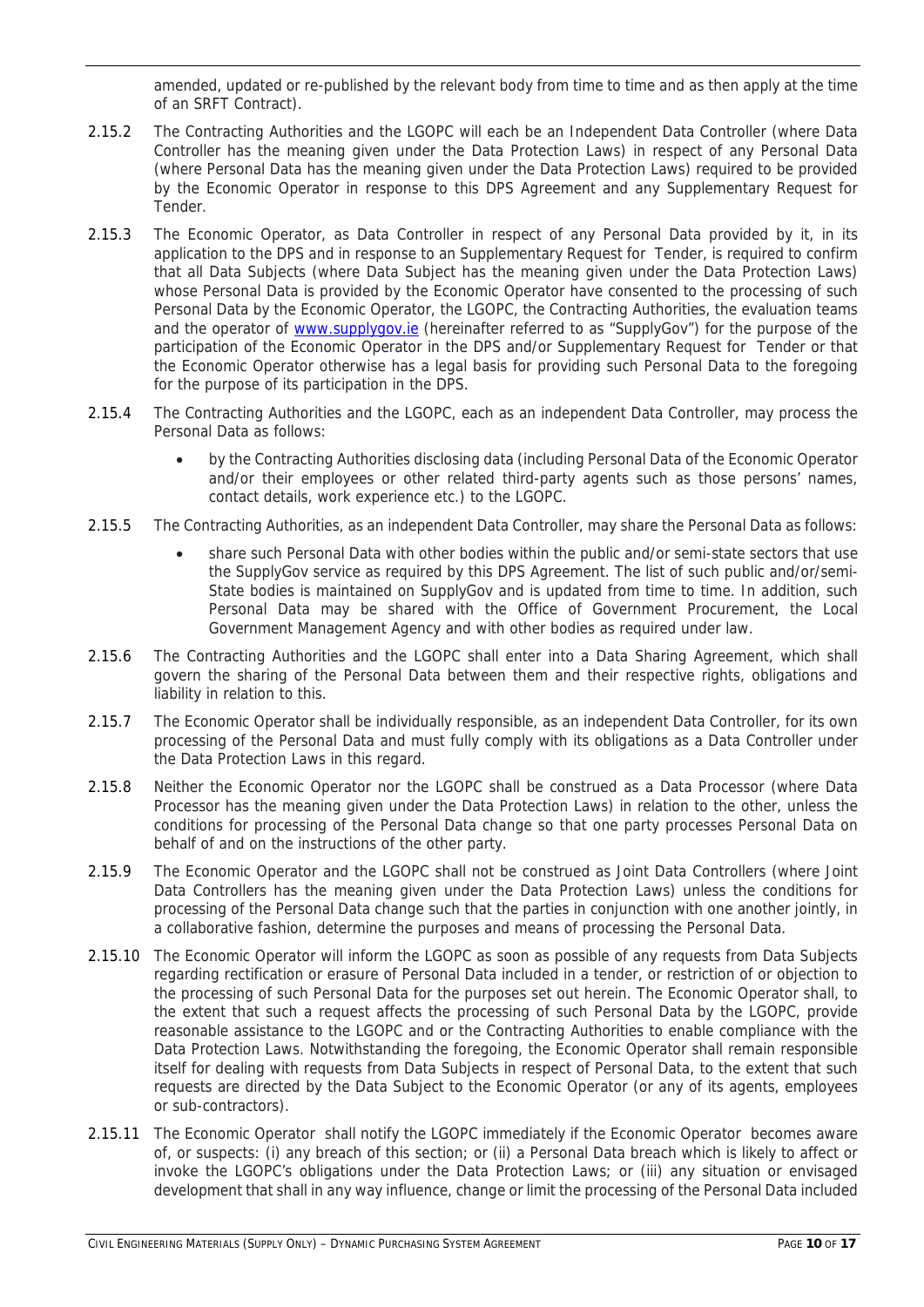in the tender for the purposes set out herein. The Economic Operator shall document all Personal Data breaches in accordance with the Data Protection Laws and fully co-operate with the LGOPC and/or the Contracting Authorities to ensure compliance with the Data Protection Laws. The Economic Operator shall use reasonable endeavours to mitigate any damage suffered by a Data Subject in these circumstances.

2.15.12 The Economic Operator hereby indemnifies the LGOPC and the Contracting Authorities against all claims, liabilities, costs, expenses, damages and losses suffered or incurred by the LGOPC and/or the Contracting Authorities arising out of or in connection with any breach by the Economic Operator (or any of its employees/agents/sub-contractors) of any terms of this section, or its obligations under the Data Protection Laws, or any use by the Economic Operator of the Personal Data.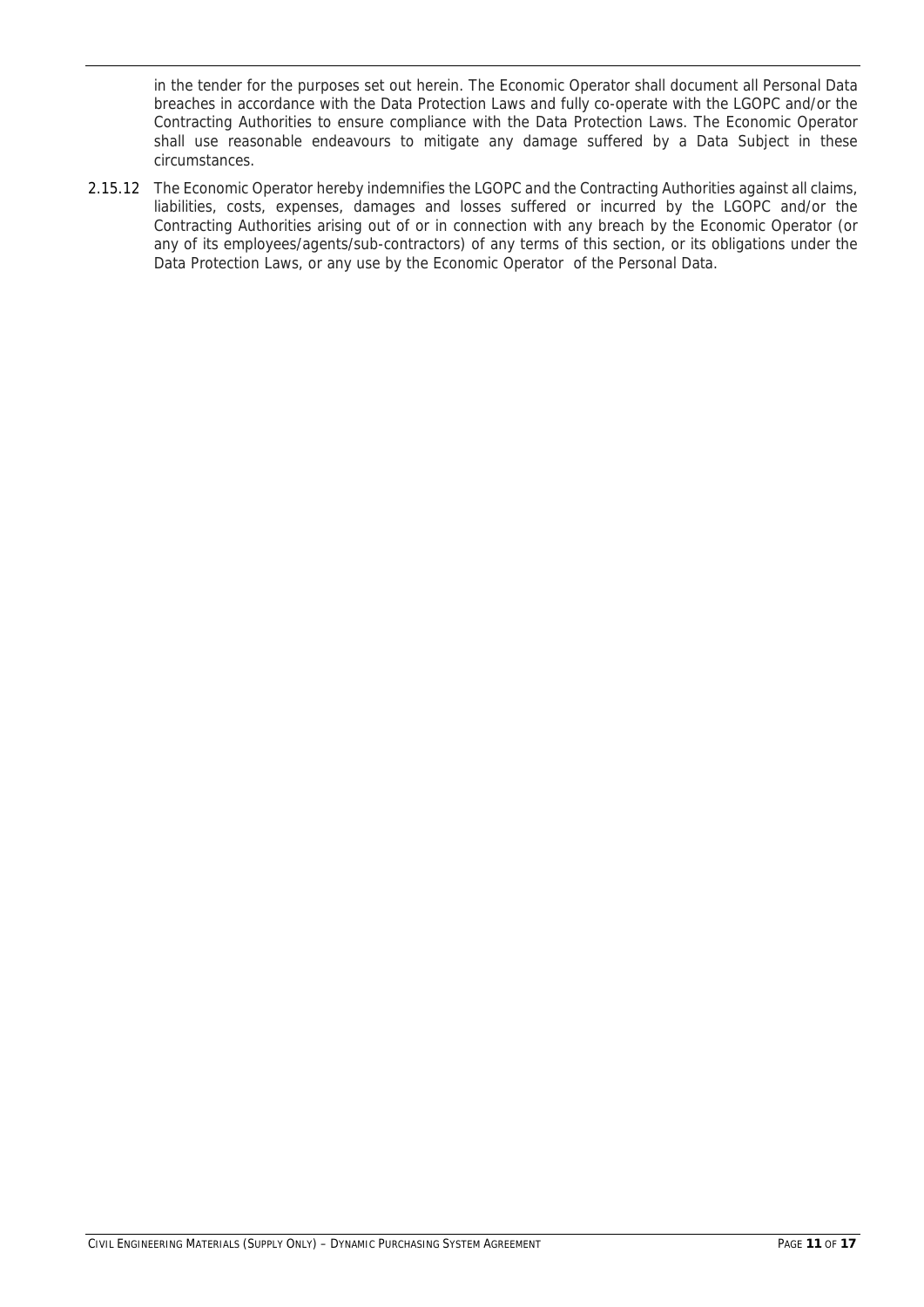# **3.0 MATERIAL CATEGORIES**

# **3.1 GOODS SUBCATEGORIES**

- 3.1.1 The Goods subcategories described in the tables below are broadly indicative of the Goods that will be procured by Contracting Authorities at Supplementary Request for Tender stage.
- 3.1.2 The Technical Standards, Legislation, Guidelines and Codes of Practice relating to the Goods subcategories are outlined in Schedule 1 of the SRFT Contract and may be more precisely specified and defined by the Contracting Authority in the Supplementary Request for Tender.
- 3.1.3 The Goods subcategories may be further specified and defined in the Supplementary Request for Tender depending on Contracting Authority requirements.

|              | <b>GOODS SUBCATEGORIES</b>            |
|--------------|---------------------------------------|
|              | <b>Bituminous Bound Materials</b>     |
| $\mathbf{2}$ | Cold Mix Bitumen Bound Materials      |
| 3            | Cold Mix Delay Set Bituminous Macadam |
| 4            | Fill Material & Unbound Material      |
| 5            | Sand, Gravels and Topsoil             |
| 6            | Stone                                 |
| 7            | <b>Surface Dressing Chips</b>         |
| 8            | All-in aggregate for concrete         |

**Lot 1 - Bound and Unbound Aggregate Materials (Supply Only)** 

# **Lot 2 – Ready-Mix Concrete (Supply Only)**

|                | <b>GOODS SUBCATEGORIES</b>                    |
|----------------|-----------------------------------------------|
| 1              | Ready-mix Concrete to Concrete Standard EN206 |
| $\overline{2}$ | Ready-mix 'low carbon' Concrete               |
| 3              | Mortar                                        |
| 4              | <b>Cement Bound Mixtures</b>                  |

## **3.2 TECHNICIANS OR TECHNICAL BODIES RESPONSIBLE FOR QUALITY CONTROL**

- 3.2.1 The Contracting Authority may seek details in the form of a list of the relevant technicians or technical bodies upon whom the tenderer can call on in regard to Quality Control (Part II of Annex XII of Directive 2014/24/EC and Schedule 8 of SI No 284 of 2016). Particularly in the context of ensuring quality both in the administration of a Contract and the delivery of a high quality end-product.
- 3.2.2 Such details may include evidence in regard registration to appropriate standards or relevant accredited bodies.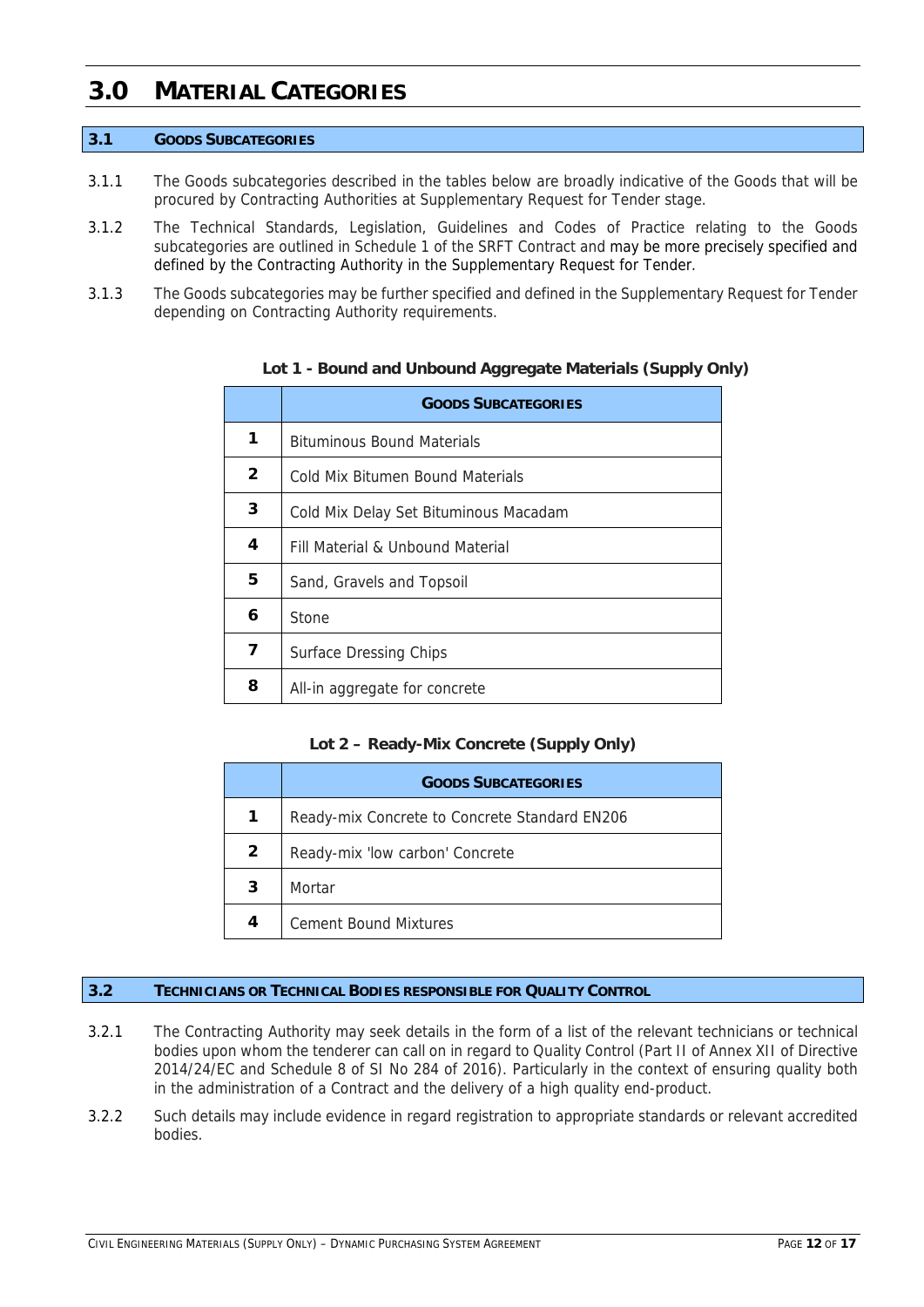# **4.0 STAGE 2 - SUPPLEMENTARY REQUEST FOR TENDER**

# **4.1 GENERAL**

- 4.1.1 The Economic Operator may only submit:
	- a response to a Supplementary Request for Tender electronically via SupplyGov (responses in any other form will not be accepted); and
	- one response to a Supplementary Request for Tender.
- 4.1.2 All economic operators submitting a response to a Supplementary Request for Tender will be informed of the outcome at the earliest reasonable opportunity following conclusion of the evaluation process.
- 4.1.3 Any costs incurred by the Economic Operator in responding to a Supplementary Request for Tender or in the performance of an SRFT Contract or howsoever else arising from its general participation in the DPS shall be the Economic Operator's sole liability.

#### **4.2 SUPPLEMENTARY REQUEST FOR TENDER PROCESS**

- 4.2.1 Contracting Authorities may issue Supplementary Requests for Tender for the purpose of awarding SRFT Contracts throughout the Period of Validity of the DPS.
- 4.2.2 Supplementary Requests for Tender will be issued electronically via SupplyGov to all economic operators admitted to the DPS that have expressed an interest in receiving Supplementary Requests for Tender for their selected regions and lots.
- 4.2.3 The Economic Operator shall comply with all instructions and rules issued by the Contracting Authority in relation to the Supplementary Request for Tender.
- 4.2.4 Unless otherwise agreed and where applicable pursuant to the Regulations, economic operators will be given a minimum of 5 days from the date on which the Supplementary Request for Tender is issued to submit a tender.
- 4.2.5 Tenders will be evaluated in accordance with the provisions set out below.
- 4.2.6 The Supplementary Request for Tender will include:
	- (a) details in relation to the Contracting Authority's specific requirements in respect of the supply of Goods;
	- (b) the instructions and rules of the Contracting Authority in relation to the Supplementary Request for Tender; and
	- (c) the Contracting Authority's intention to award the SRFT Contract to:
		- a Preferred Tenderer only, or
		- a Preferred Tenderer and a specified number of substitute suppliers (which substitute suppliers will be placed on a substitution list ranked in descending order).
- 4.2.7 Where the Contracting Authority indicates in the Supplementary Request for Tender its intent to award the SRFT Contract to a Preferred Tenderer only, the Contracting Authority shall enter into an SRFT Contract with the Preferred Tenderer only.
- 4.2.8 Where the Contracting Authority indicates in the Supplementary Request for Tender its intent to award the SRFT Contract to a Preferred Tenderer and a specified number of substitute suppliers, the Contracting Authority shall enter into SRFT Contracts with the Preferred Tenderer and each of the ranked substitutes.
- 4.2.9 Where, following a Supplementary Request for Tender, the Contracting Authority has entered into SRFT Contracts with a Preferred Tenderer and substitute suppliers, the Contracting Authority shall, in the first instance, procure the Goods by way of a Task Order from the Preferred Tenderer.
- 4.2.10 In circumstances where the Preferred Tenderer: (a) has confirmed to the Contracting Authority that it is unable or unwilling (through lack of capacity or otherwise) to provide the Goods being the subject matter of a specific Task Order; or (b) is deemed by the Contracting Authority to be unable or unwilling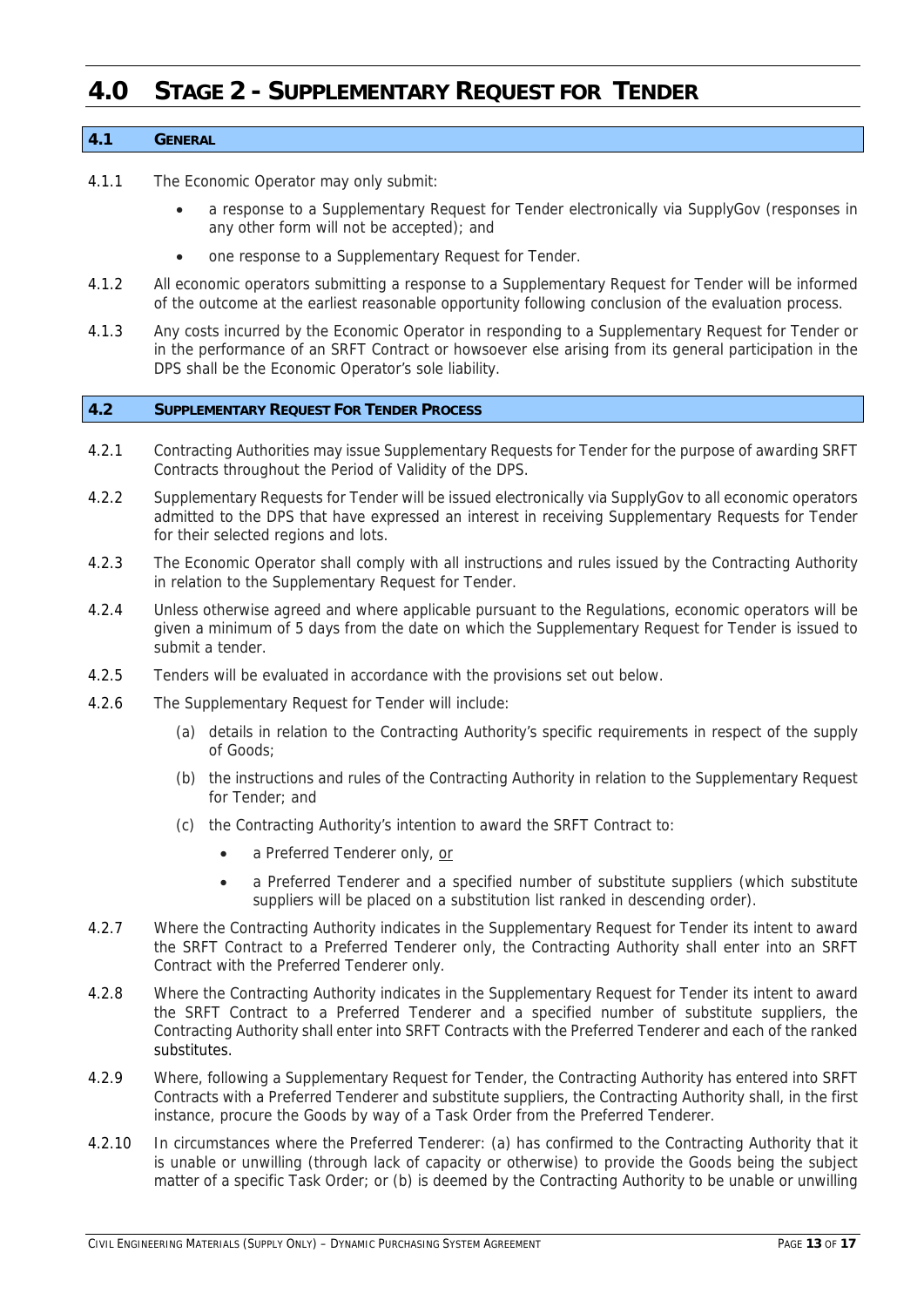(through change in circumstances, lack of capacity or otherwise) to provide the Goods being the subject matter of a specific Task Order, then, and in those circumstances, the Contracting Authority may assign the specific Task Order and procure the Goods from the highest ranking substitute (beginning with the substitute ranked No. 1) then capable of fulfilling the specific Task Order.

# **4.3 AWARD CRITERIA – SUPPLEMENTARY REQUEST FOR TENDER**

- 4.3.1 Tenders submitted in response to a Supplementary Request for Tender will be evaluated in accordance with the Award Criteria outlined below.
- 4.3.2 The economic operator that achieves the highest Total Marks will be deemed to have submitted the most economically advantageous tender and identified as the Preferred Tenderer. The remaining economic operators will be ranked in descending order based on their Total Marks.

| <b>SUPPLEMENTARY REQUEST FOR TENDER AWARD CRITERIA</b> |                    |                  |                                          |                                     |  |
|--------------------------------------------------------|--------------------|------------------|------------------------------------------|-------------------------------------|--|
| <b>CRITERION</b>                                       |                    | <b>WEIGHTING</b> | <b>MAXIMUM MARKS</b><br><b>AVAILABLE</b> | <b>MINIMUM PASS</b><br><b>MARKS</b> |  |
|                                                        | Price (Total Cost) | $20 - 100\%$     | $200 - 1,000$                            | N/A                                 |  |
|                                                        | Quality            | $0 - 80\%$       | $0 - 800$                                | 40%                                 |  |
|                                                        | <b>Total Marks</b> | 100%             | 1,000                                    | N/A                                 |  |

- 4.3.3 In a Supplementary Request for Tender, a Contracting Authority may, at its discretion:
	- (a) identify that the Award Criteria will be based on Price (Total Cost) only; and/or
	- (b) divide the Price (Total Cost) Criteria into a number of sub-criteria; or
	- (c) where Price (Total Cost) and Quality Criteria are used, divide the Price (Total Cost) criteria and Quality criteria into a number of sub-criteria; and
	- (d) in circumstances where sub-criteria are identified, shall specify the percentage weighting and associated marks applicable to each criterion/sub-criterion in the Supplementary Request for Tender.
	- (e) in circumstances where Quality criteria/sub-criteria are used in a Supplementary Request for Tender, the economic operator shall be required to achieve a minimum pass mark of 40% for each Quality criterion/sub-criterion adopted and a failure to do so shall result in the economic operator's exclusion from the Supplementary Request for Tender.

# 4.3.4 **Price (Total Cost)**

Total Cost criteria may comprise of one or more of the following:

- Costs relating to acquisition;
- Costs of use;
- Cost of Delivery;
- Disposal of excess material and/or distances from quarries/batching plants etc.;
- Environmental Externalities linked to Product;
- Quality Assurance testing;
- Maintenance Costs;
- End of life costs.
- 4.3.5 The Price (Total Cost) criteria referred to above may, where appropriate, be formulated more precisely by the Contracting Authority in the Supplementary Request for Tender.
- 4.3.6 Marks for **Total Cost** will be allocated using the following formula: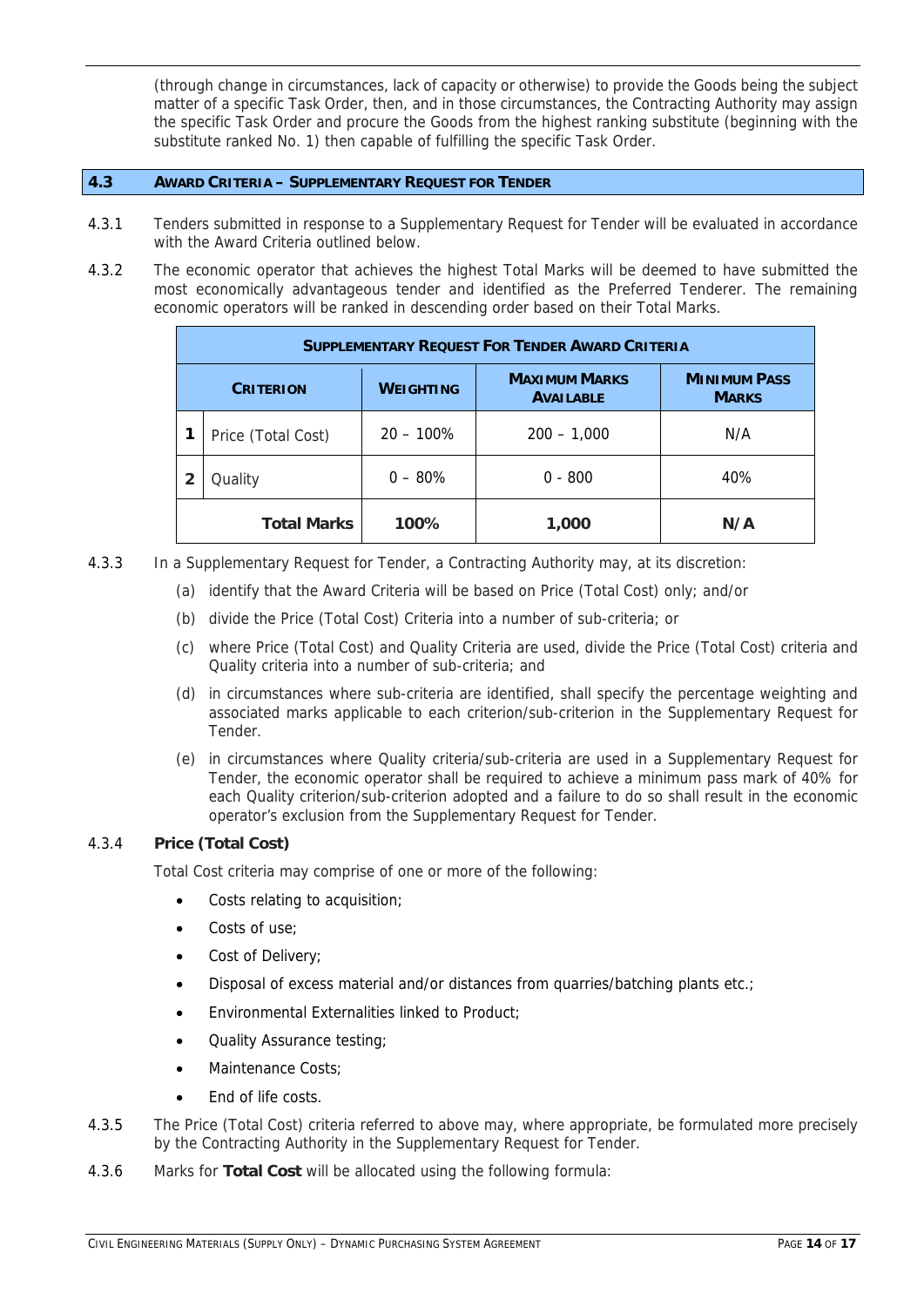| <b>Price</b> | Lowest Total Cost           |  | Maximum Marks |
|--------------|-----------------------------|--|---------------|
| (Total Cost) | Total Cost under evaluation |  | Available     |

# 4.3.7 **Quality**

Quality criteria may comprise of one or more of the following:

- Technical Merit;
- Functional Characteristics;
- After-sales service and technical assistance;
- Delivery conditions;
- Accessibility;
- Social Considerations;
- Environmental Considerations;
- Innovative Characteristics;
- Organisation, qualification and experience of staff assigned to perform the Contract;
- Risk Management.
- 4.3.8 Minimum pass marks will apply to each Quality criterion included in the Award Criteria.
- 4.3.9 The Quality criteria referred to above may, where appropriate, be formulated more precisely by the Contracting Authority in the Supplementary Request for Tender.
- 4.3.10 The marking scale for Quality criteria is provided below:

| <b>RATING</b>         | <b>GUIDANCE</b>                                                                                                                                                                                                                                            | <b>PERCENTAGE RANGE</b><br><b>OF SCORES</b> |  |
|-----------------------|------------------------------------------------------------------------------------------------------------------------------------------------------------------------------------------------------------------------------------------------------------|---------------------------------------------|--|
| <b>Excellent</b>      | A response with very few or no weaknesses that fully meets<br>or exceeds requirements, and provides comprehensive,<br>detailed, and convincing assurance that the Tenderer will<br>deliver to an excellent standard.                                       | $80\% - 100\%$                              |  |
| <b>Very Good</b>      | A response that demonstrates real understanding of the<br>requirements and assurance that the Tenderer will deliver to<br>a good or high standard.                                                                                                         |                                             |  |
| Good                  | A response which demonstrates a reasonable understanding<br>of requirements and gives reasonable assurance of delivery to<br>an adequate standard but does not provide sufficiently<br>convincing assurance to award a higher mark.                        | $40\% - 59\%$                               |  |
| Fair                  | response where reservations exist.<br>Lacks<br>full<br>A<br>credibility/convincing detail, and there is a significant risk that<br>the response will not be successful.                                                                                    | 20% - 39%                                   |  |
| Poor                  | Response where serious reservations exist. This may be<br>because, for example, insufficient detail is provided, and the<br>response has fundamental flaws, or is seriously inadequate or<br>seriously lacks credibility with a high risk of non-delivery. | $1\% - 19\%$                                |  |
| <b>No</b><br>Evidence | Response not submitted or response completely fails to<br>address the criterion under consideration.                                                                                                                                                       |                                             |  |

- 4.3.11 In the event of a tie in a Supplementary Request for Tender that includes both quality and cost criteria, the following tie-break approach may, at the discretion of the Contracting Authority, be adopted:
	- (i) The economic operator who was awarded the highest overall mark for the Quality Award Criteria of its tender will be deemed to have submitted the most economically advantageous tender;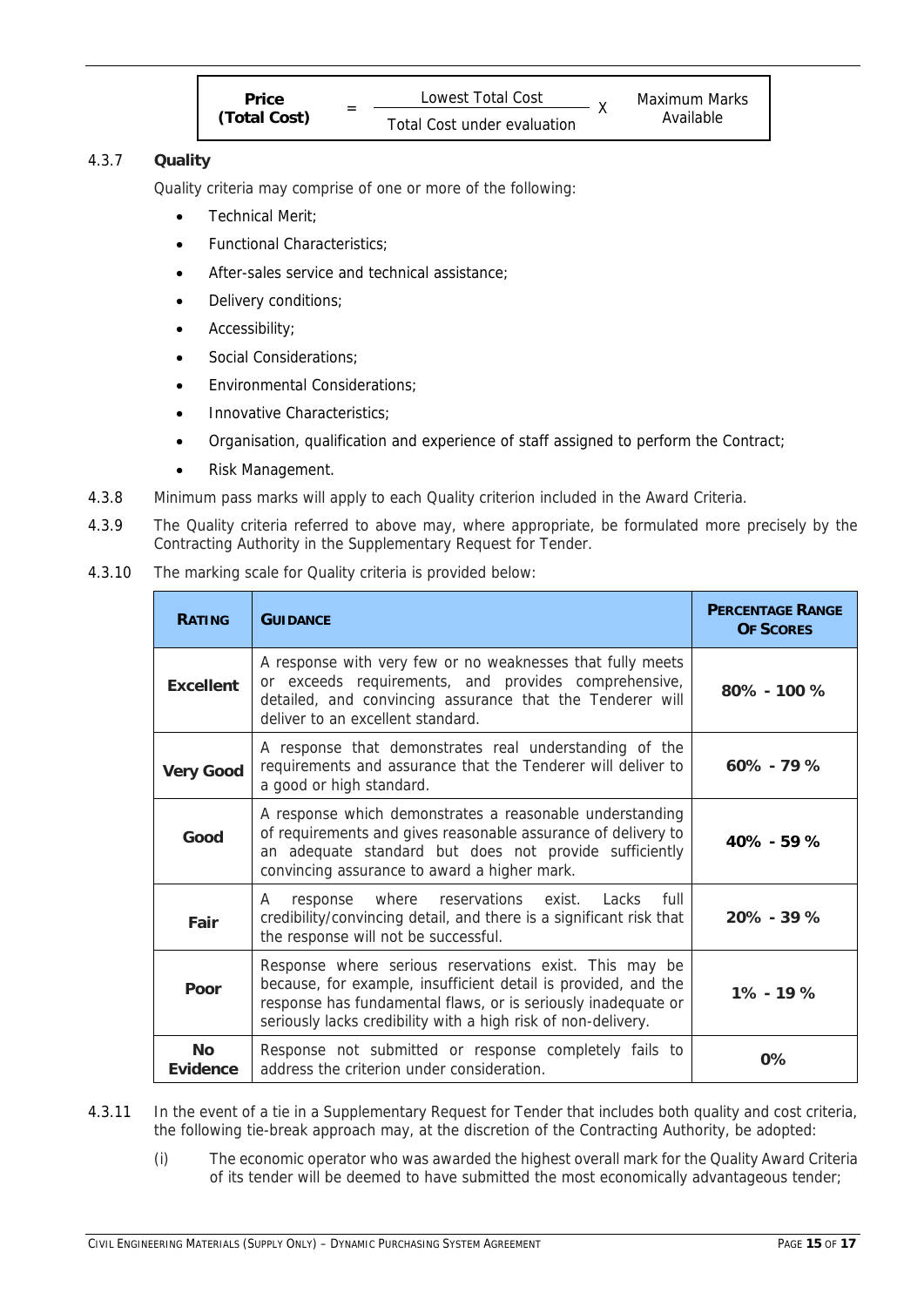- (ii) In circumstances where the tie-break approach in Par. (i) does not identify the most economically advantageous tender, the economic operator who was awarded the highest overall mark for the specific Quality Award Criterion with the largest weighting will be deemed to have submitted the most economically advantageous tender (in circumstances where this approach does not identify the most economically advantageous tender the approach will continue to be applied to each of the Qualitative Award Criteria in descending order of weighting);
- (iii) In circumstances where the tie-break approach in Par. (ii) does not identify the most economically advantageous tender, the economic operator who was awarded the highest overall mark for the specific Quality Award Criterion which was listed first in the Supplementary Request for Tender will be deemed to have submitted the most economically advantageous tender (in circumstances where this approach does not identify the most economically advantageous tender the approach will continue to be applied to each of the specific Quality Award Criterion in the order they were listed in the Supplementary Request for Tender);
- (iv) In circumstances where the tie-break approach in Par. (iii) does not identify the most economically advantageous tender, the Contract Authority, may, at its discretion either:
	- re-issue the Supplementary Request for Tender to all economic operators; or
	- award the SRFT Contract to one of the tied economic operators by random selection concluded in an open and transparent manner; or
	- ask the tied economic operators to resubmit prices and continue this process until there is a winner; or
	- implement such other open and transparent tie break approach as it deems appropriate.
- 4.3.12 The contracting Authority is not bound to adopt the tie break approach outlined above and may adopt in the first instance such other open and transparent tie break approach as it deems appropriate.
- 4.3.13 In the event of a tie in a Supplementary Request for Tender that includes price (total cost) criteria **only**, the Contracting Authority may, at its discretion, either:
	- award the SRFT Contract to one of the tied economic operators by random selection concluded in an open and transparent manner; or
	- re-issue the Supplementary Request for Tender to all economic operators; or
	- ask the tied economic operators to resubmit prices and continue this process until there is a winner.
- 4.3.14 Where, following an evaluation but prior to the award of an SRFT Contract, the Preferred Tenderer is:
	- deemed by the Contracting Authority to be unable or unsuitable to supply the Goods due to a change in circumstances; or
	- by its own admission, is unable or unwilling to supply the Goods,

then the Contracting Authority may award the SRFT Contract to the tenderer ranked next highest and may repeat this process until the SRFT Contract is awarded.

# **4.4 INFORMATION/DOCUMENTATION TO BE PROVIDED PRIOR TO CONTRACT AWARD**

- 4.4.1 In addition to the information and/or documentation to be provided when submitting a response to a Supplementary Request for Tender, the Preferred Tenderer and, if applicable, the substitute(s) shall provide to the Contracting Authority for its review and approval, prior to the formal award of an SRFT Contract, the information and/or documentation requested by the Contracting Authority.
- 4.4.2 The Contracting Authority is not obliged to accept from the Economic Operator any information and/or documentation that it reasonably considers to be insufficient or otherwise unsatisfactory.

# **4.5 SRFT CONTRACT**

4.5.1 If, following a Supplementary Request for Tender, the Economic Operator is awarded an SRFT Contract (either as the Preferred Tenderer or a substitute), the Economic Operator will enter into an SRFT Contract with the Contracting Authority in the form and manner of the template SRFT Contract published with the Tender Documents.